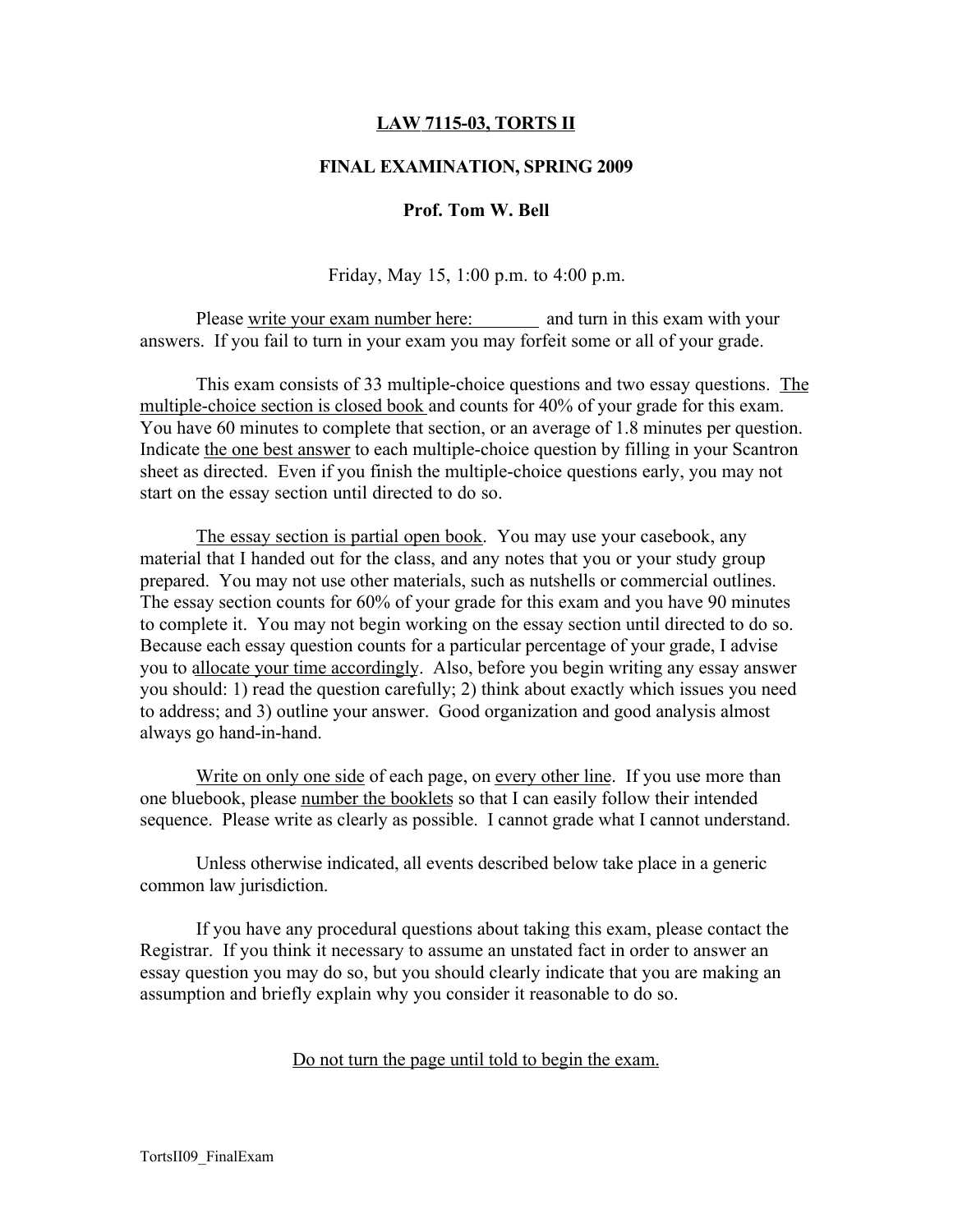Please write your exam number here: and turn in this exam with your answers. If you fail to turn in your exam you may forfeit some or all of your grade.

# Multiple Choice Questions

40% of exam's total grade (maximum time: 60 minutes, or 1.8 minutes/question)

[redacted]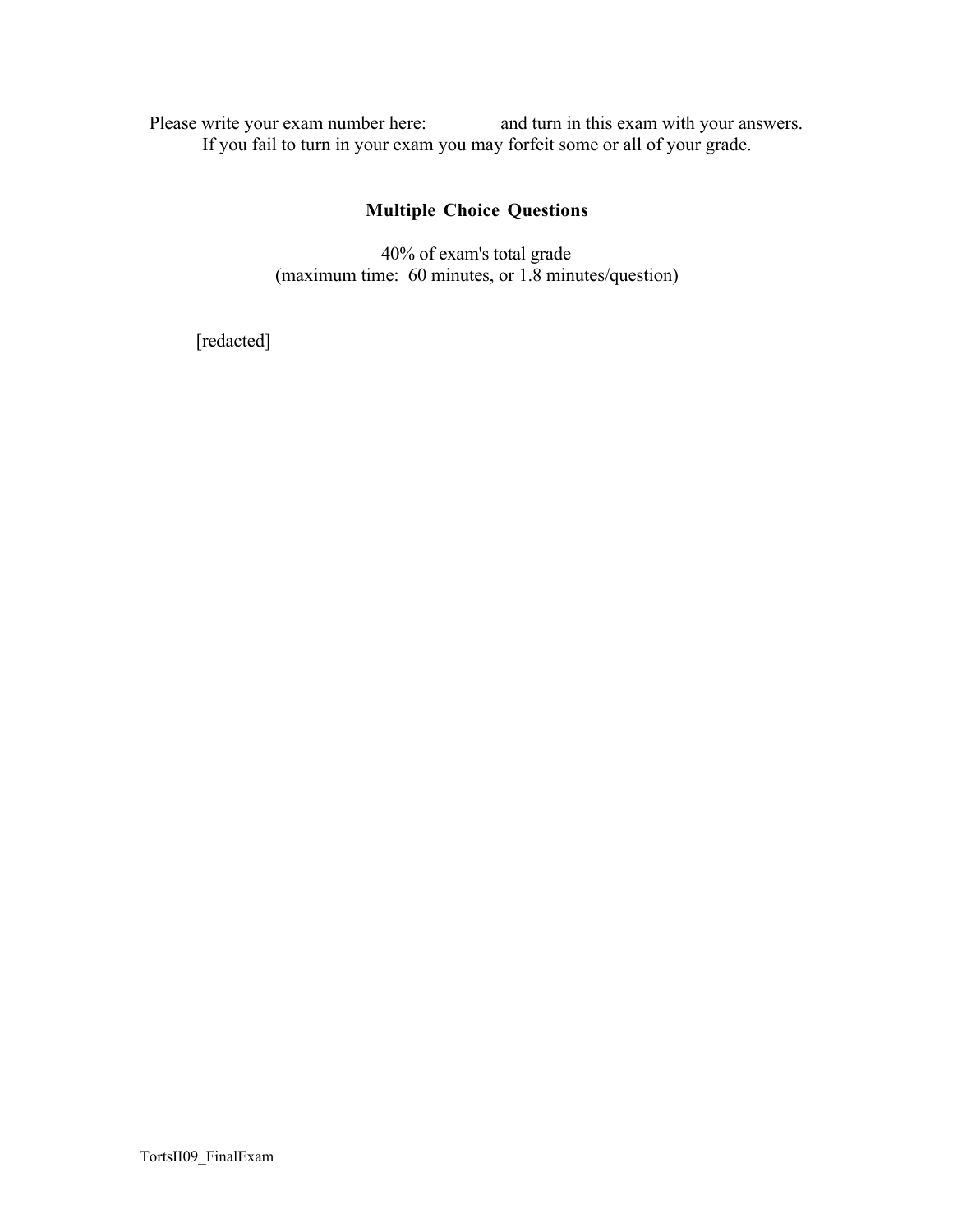Please write your exam number here: and turn in this exam with your answers. If you fail to turn in your exam you may forfeit some or all of your grade.

# Essay Question 1

40% of exam's total grade (suggested time: 60 minutes)

Suppose that you work as a junior associate at a law firm under the direct supervision of Joy Billings, a partner. One day she walks into your office with a grin and says, "I've got a doozy for you this time! As you know, our firm has the movie star, Patricia Silverscreen, as a client. Silverscreen recently had a falling out with the taxexempt organization, People Against Consuming Animals ('PACA'). She is thinking about bringing suit against PACA and wants our advice. I'll brief you on the facts so that you can write me a memorandum."

"For many years, Silverscreen worked closely with PACA supporting its mission: ending the human consumption of animals. She claimed that she fully supported its goals and had long followed a strictly vegetarian diet. Their relations soured earlier this year, however, when PACA protested against a movie in which Silverscreen was starring, *The Love Chef*. PACA claimed that the movie glorified meat eating, an accusation that Silverscreen hotly denied. We need not trouble ourselves with the merits of that dispute, though; it matters only that things got very ugly between the two."

"PACA member-volunteers began marching back and forth in front of Silverscreen's home, carrying signs reading, 'Silverscreen has blood on her teeth!' and 'The *Love* Chef *Hates* Animals!' We helped her get a restraining order to stop that picketing, but PACA didn't give up. One of its member-volunteers dug through trash she'd thrown out, found remnants of chewed meat, and ran DNA analysis on the saliva. PACA thereby discovered that Silverscreen, contrary to her self-proclaimed vegetarianism, had privately been eating t-bone steaks and veal."

"PACA then used Silverscreen's name and image—without her permission, of course—in a new 'anti-hypocrisy' campaign. The campaign includes posters that read, "When stars lie, animals die. Patricia Silverscreen and others strike humane poses while they secretly feast on the flesh of innocents. Help end the hypocrisy. Fund PACA." The posters, which PACA posted throughout Hollywood and other areas of the country, include a picture of Silverscreen cartoonishly manipulated to make it appear as if she is taking a bite out of a live, bleating lamb, the blood dripping from her smiling mouth."

"Ms. Silverscreen wants to know what legal rights and remedies she has against PACA and its member-volunteers under the law of torts. Please write me a memorandum answering that question."